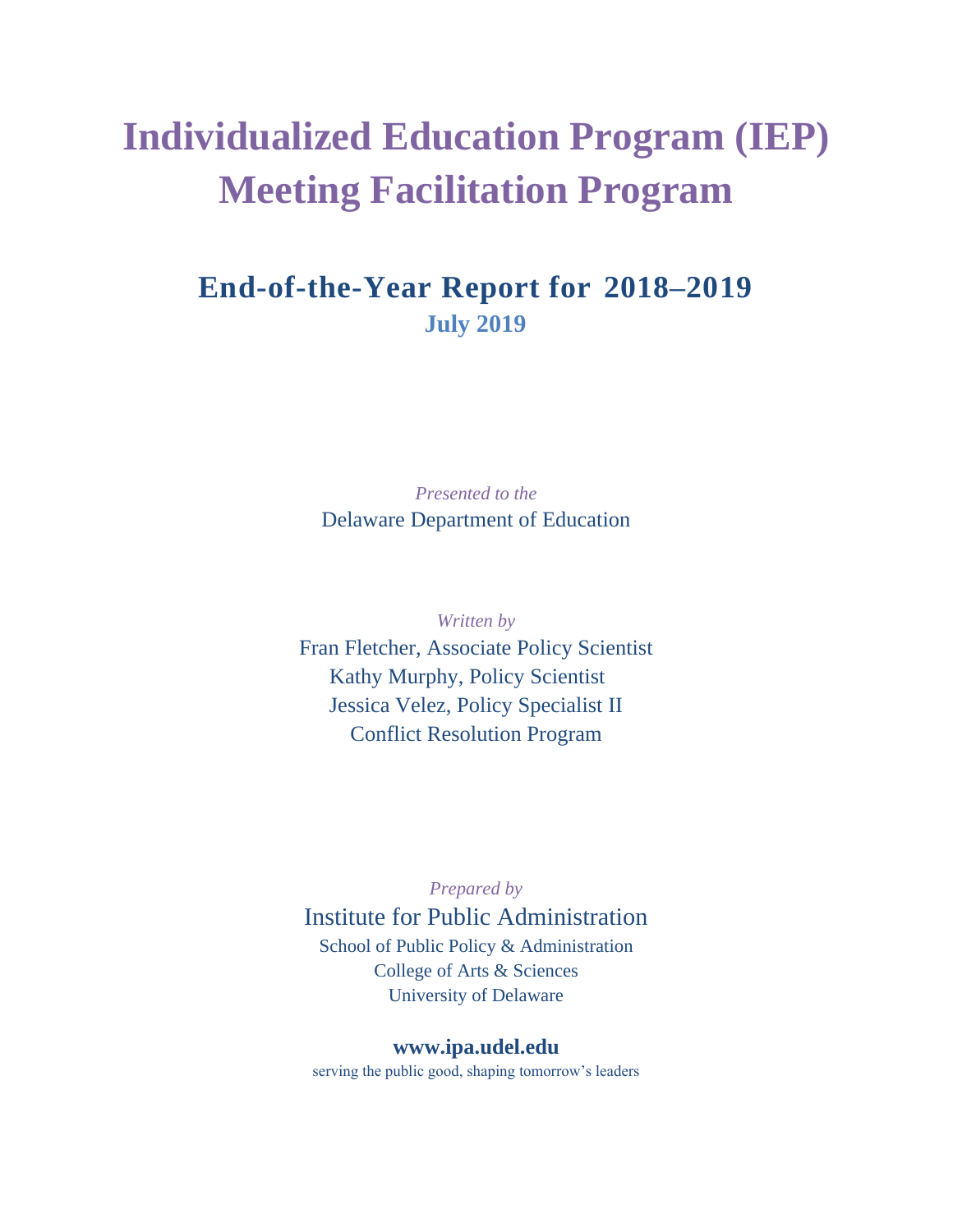### **Preface**

As the director of the Institute for Public Administration (IPA) at the University of Delaware, I am pleased to provide this *Individualized Education Program (IEP) Meeting***-***Facilitation Program End-of-the-Year Report for 2018-19*. We are pleased to work with DDOE to offer statewide special IEP meeting-facilitation services that assists families, schools and districts to work collaboratively in the best interest of students with special needs. This report examines the disposition of all IEP meeting**-**facilitation requests initiated by parents, public school districts, and charter schools between July 1, 2018 and June 30, 2019.

Part of IPA's mission is to assist state agencies to better meet the needs of constituents through best practices and democratic processes. The Conflict Resolution Program (CRP) is a unique resource, within IPA, dedicated to building statewide capacity for collaboration through facilitation, mediation, and training services. For more than twenty years, CRP has been helping families and educators find amicable resolutions to special education disputes. We are extremely proud to have CRP as part of the IPA team to serve the public through the facilitation of IEP meetings in our public schools.

Delaware was one of the first states to offer IEP meeting-facilitation services, to IEP teams, as a conflict prevention tool. The Center for Appropriate Dispute Resolution in Education (CADRE) is a national program that encourages the broadest possible access to the full range of conflict resolution options while honoring individuals and organizations that build schools and communities that are respectful of cultural, linguistic and class differences. CADRE considers Delaware's program be a model program and regularly features it on their website. They also utilize CRP staff as presenters at their national conference, guest lecturers for webinars, and as a resource to other states.

We would like to thank the Delaware Department of Education's Exceptional Children Resources workgroup for the privilege of coordinating this program, specifically Mary Ann Mieczkowski, Director, of the Exceptional Children Resources workgroup, and Maria Locuniak, Education Associate.

Jerome R. Lewis, Ph.D. Director, Institute for Public Administration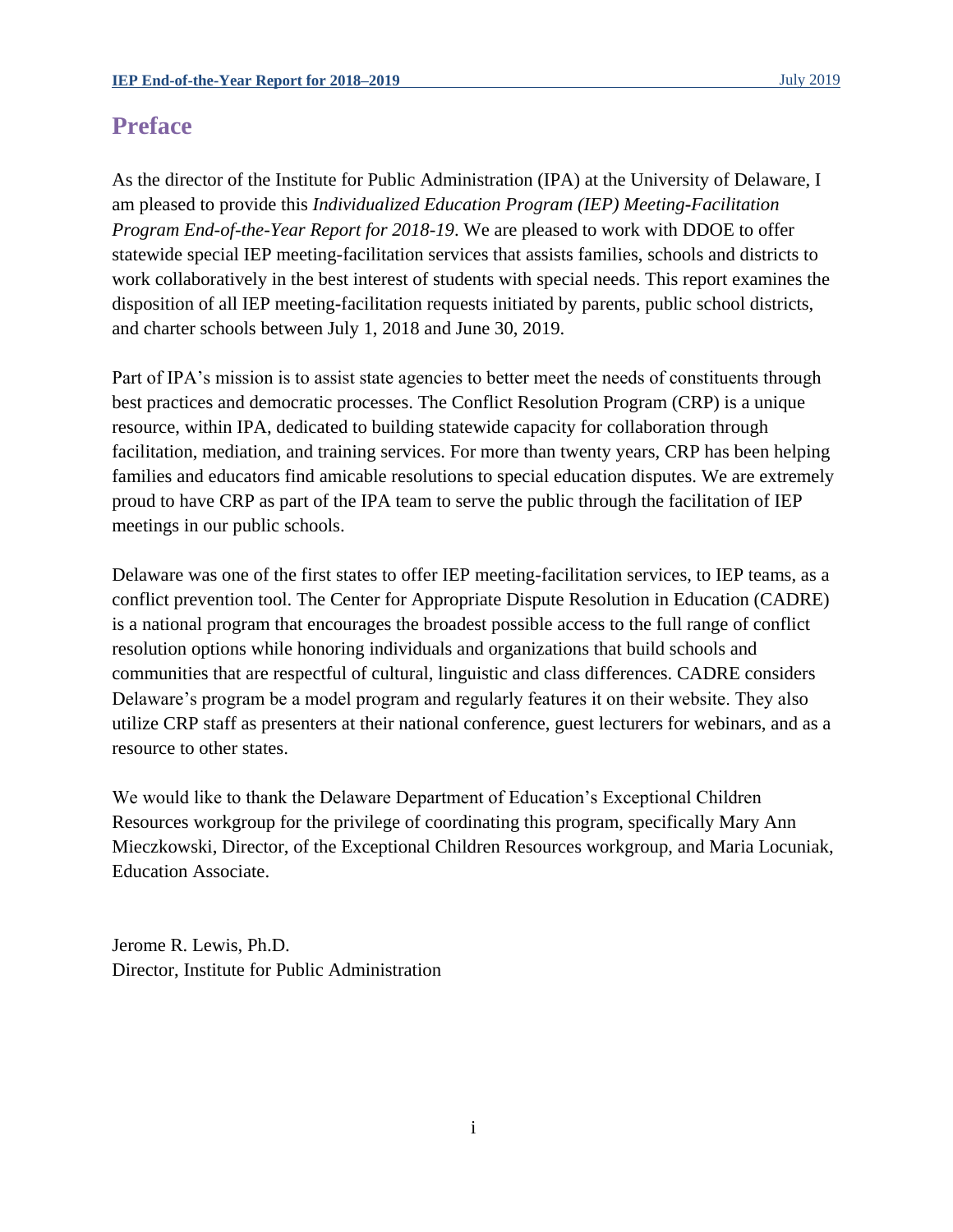## **Table of Contents**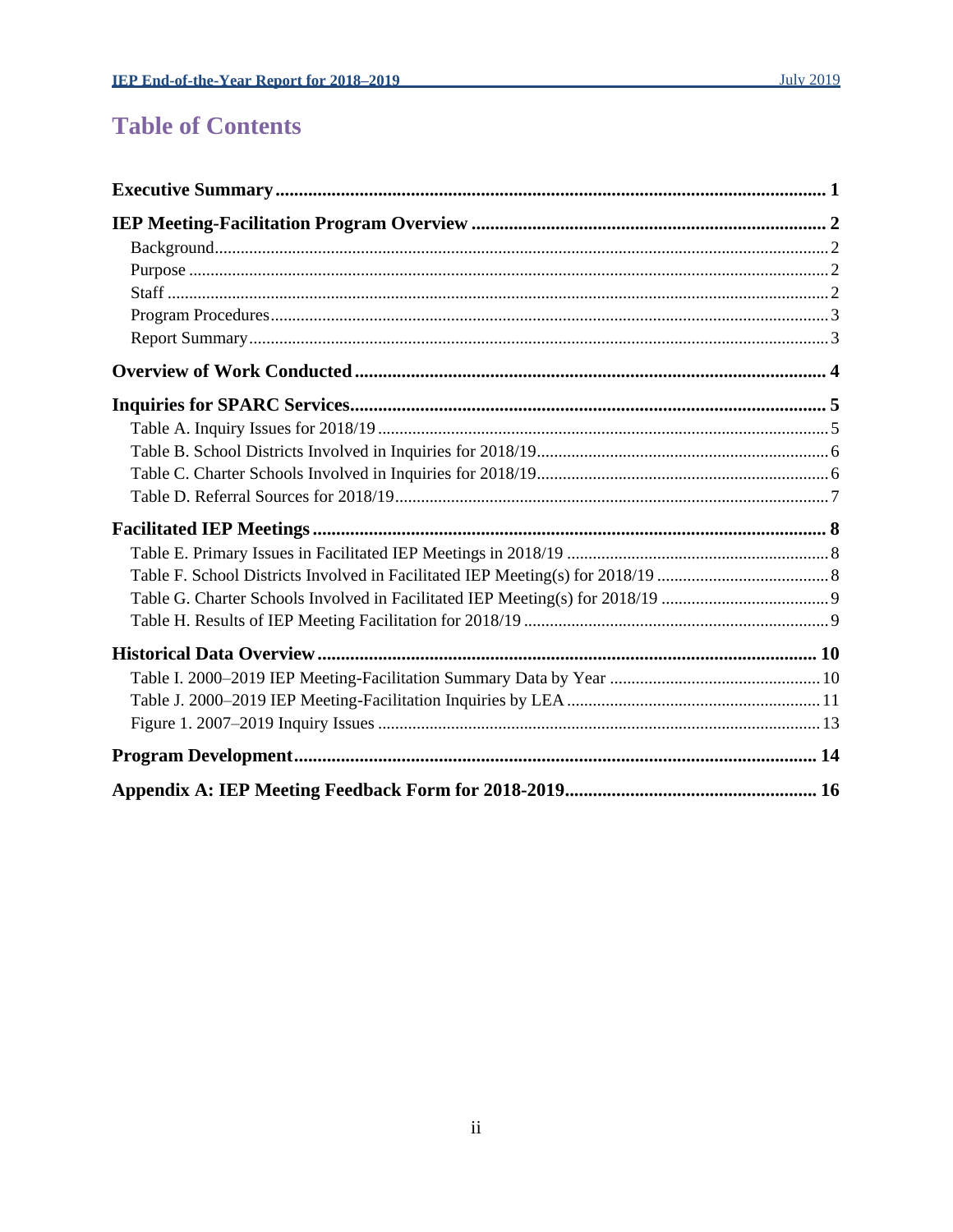### <span id="page-3-0"></span>**Executive Summary**

The Individualized Education Program (IEP) Meeting-Facilitation Program was formally implemented in 2000 through a partnership between the Delaware Department of Education's (DDOE) Exceptional Children Resources (ECR) workgroup and the Conflict Resolution Program (CRP), within the Institute for Public Administration at the University of Delaware.

This program was established as a conflict prevention tool. It is an essential statewide program supporting parents and school personnel to work collaboratively to meet the unique educational needs of students with disabilities. Upon request, staff members facilitate challenging IEP meetings to assist teams in reaching consensus on a student's IEP. The information and statistical data provided in this report reflect the results of IEP meeting**-**facilitation inquiries for the current project year July 1, 2018 through June 30, 2019.

The services covered by this contract include all pre-facilitation intake activities with relevant team members, such as telephone discussions, email correspondence, and information dissemination. It also covers time spent on pre-meeting preparation; statewide travel; facilitation of the meeting; and post-facilitation activities. Statistics are maintained on all phases of the program and are explained throughout this report. This report also includes an overview of previous years' statistical data, which have been maintained since the program's inception.

The number of inquiries regarding IEP meeting-facilitation services vary from year to year. During the 2018-2019 reporting year, there were a total of 43 individual inquiries about SPARC facilitation services, and 19 of these inquiries requested a facilitator for an IEP meeting. SPARC staff facilitated 33 IEP meeting involving approximately 216 IEP team members.

At the conclusion of each facilitated IEP meeting, CRP staff distribute IEP meeting feedback forms to all team members. This form is utilized to gather feedback on each member's experience with the facilitator, the process and outcome of the meeting, and their interactions with other team members. This year, thirteen forms were returned.

To increase awareness of this program, CRP staff promote the program at county-wide special education directors meetings, parent advocate meetings, and parent/teacher school meetings. CRP staff also regularly update program marketing materials and website. The following report is respectfully submitted to DDOE's ECR workgroup.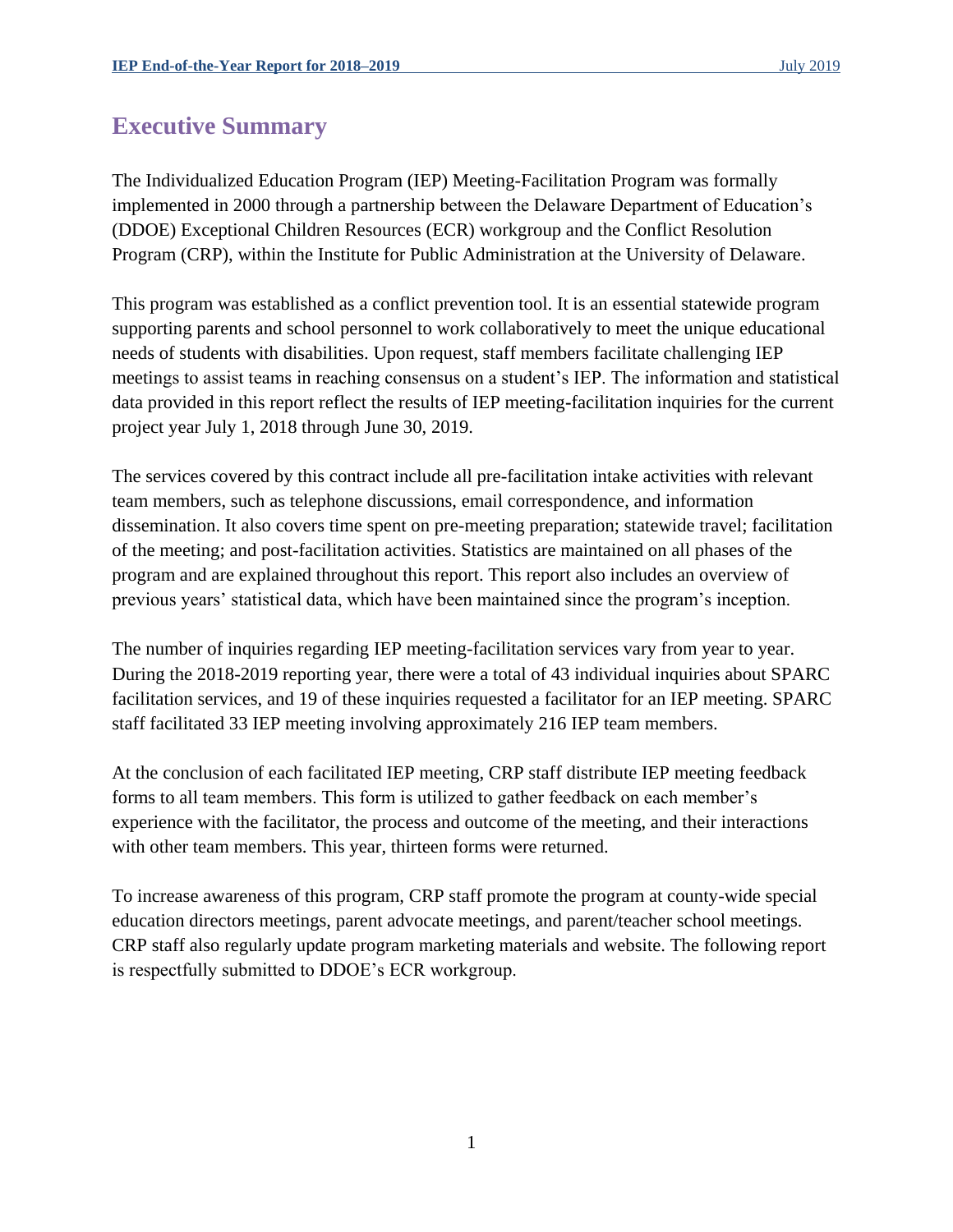### <span id="page-4-0"></span>**IEP Meeting-Facilitation Program Overview**

#### <span id="page-4-1"></span>**Background**

The Individualized Education Program (IEP) Meeting-Facilitation Program was formally implemented in 2000 through a partnership between the Delaware Department of Education's (DDOE) Exceptional Children Resources (ECR) workgroup and the Conflict Resolution Program (CRP), within the Institute for Public Administration at the University of Delaware. The program is a service offered through CRP's Special Education Partnership for the Amicable Resolution of Conflict (SPARC) program.

SPARC is a three-prong statewide special education dispute resolution program serving special education students, their families, and the educators that serve them. The three services offered through SPARC are special education mediation, IEP meeting-facilitation and professional development. SPARC originated from the idea that not all disputes require legal intervention, therefore, Delawareans should have access to alternative resolution processes. It was borne from a belief that adults, with a little support, are capable of working together and resolving differences amicably. Empowerment, recognition and self-determination became the foundation on which the SPARC program was built. This report focuses on IEP-meeting facilitation and includes detailed information about facilitation inquiries, as well as, more general program data to evaluate its effectiveness. CRP provides DDOE with a separate report for SPARC's mediation and professional development programs.

#### <span id="page-4-2"></span>**Purpose**

The rationale behind this program is to support IEP teams to address conflict at the onset and avert time-consuming and expensive legal proceedings that can damage relationships and deny parents and educators a voice in the outcome of their disputes. The IEP meeting facilitation program promotes open and honest communication between parents and educators and empowers them to find a mutually agreeable resolution to their conflicts. It is designed to foster positive working relationships between parents and school personnel and is ideal for those who want to work together but do not always see eye-to-eye. SPARC provides neutral facilitation services, upon request, to IEP teams that need assistance with resolving differences and reaching consensus regarding a student's IEP. These services are voluntary, confidential and free of charge to IEP teams.

#### <span id="page-4-3"></span>**Staff**

IEP meeting-facilitation services are administered through SPARC's team of experienced facilitator who specialize in special education dispute resolution. A facilitated IEP meeting emphasizes the present and future needs of the student and assists the team members to interact in a collaborative and respectful manner. The role of the facilitator is to help team members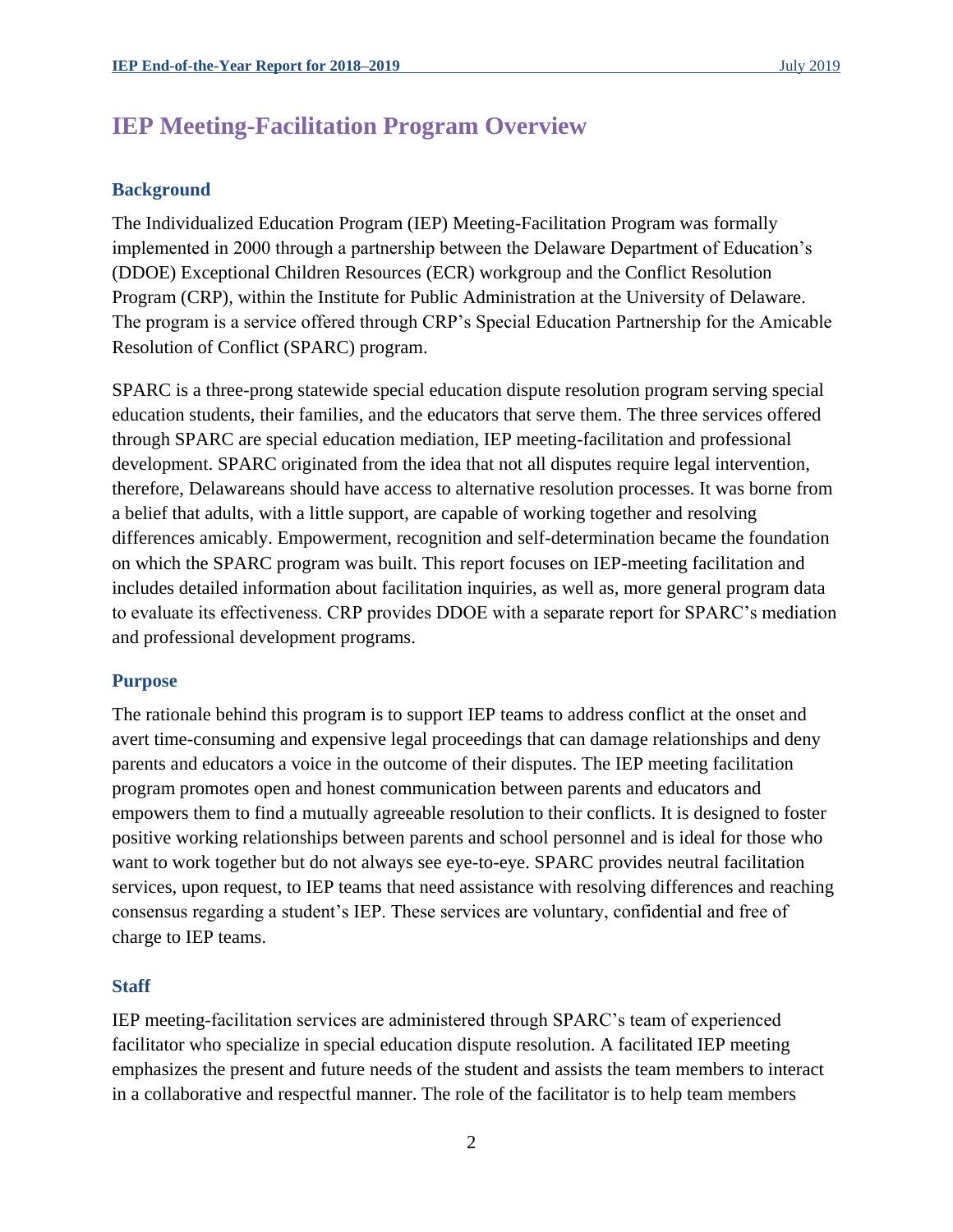communicate effectively to reach decisions that are in the best interest of the student. Facilitators are committed to providing confidential and impartial dispute resolution services to those in need. SPARC staff adhere to the highest standards of ethics, professional competence, and personal integrity.

### <span id="page-5-0"></span>**Program Procedures**

IEP meeting facilitation inquiries occur when a parent/guardian, school or district contacts SPARC to discuss an IEP team problem. A SPARC staff member listens to their concerns and explains the various dispute resolution services available through SPARC. This pre-facilitation process, known as intake, is intended to help the requestor select the appropriate dispute resolution service.

If all team members chose to use a facilitator, SPARC staff coordinate the IEP meeting date, time, location, attendee list, and issues to be discussed. During the IEP team meeting, the facilitator guides the participants through the meeting agenda while promoting dialogue, understanding, and consensus. If the team is able to work together and resolve their differences, the meeting may conclude with a signed IEP, as appropriate. If the team does not resolve their differences, they are free to seek other forms of dispute resolution. Upon conclusion of the meeting, members asked to complete an IEP Meeting Feedback form to rate various aspects of the program.

### <span id="page-5-1"></span>**Report Summary**

The following report discusses the facilitation inquiries received for the 2018–2019 reporting year. This report also outlines additional work completed to meet contract requirements, such as, outreach, marketing and program evaluation.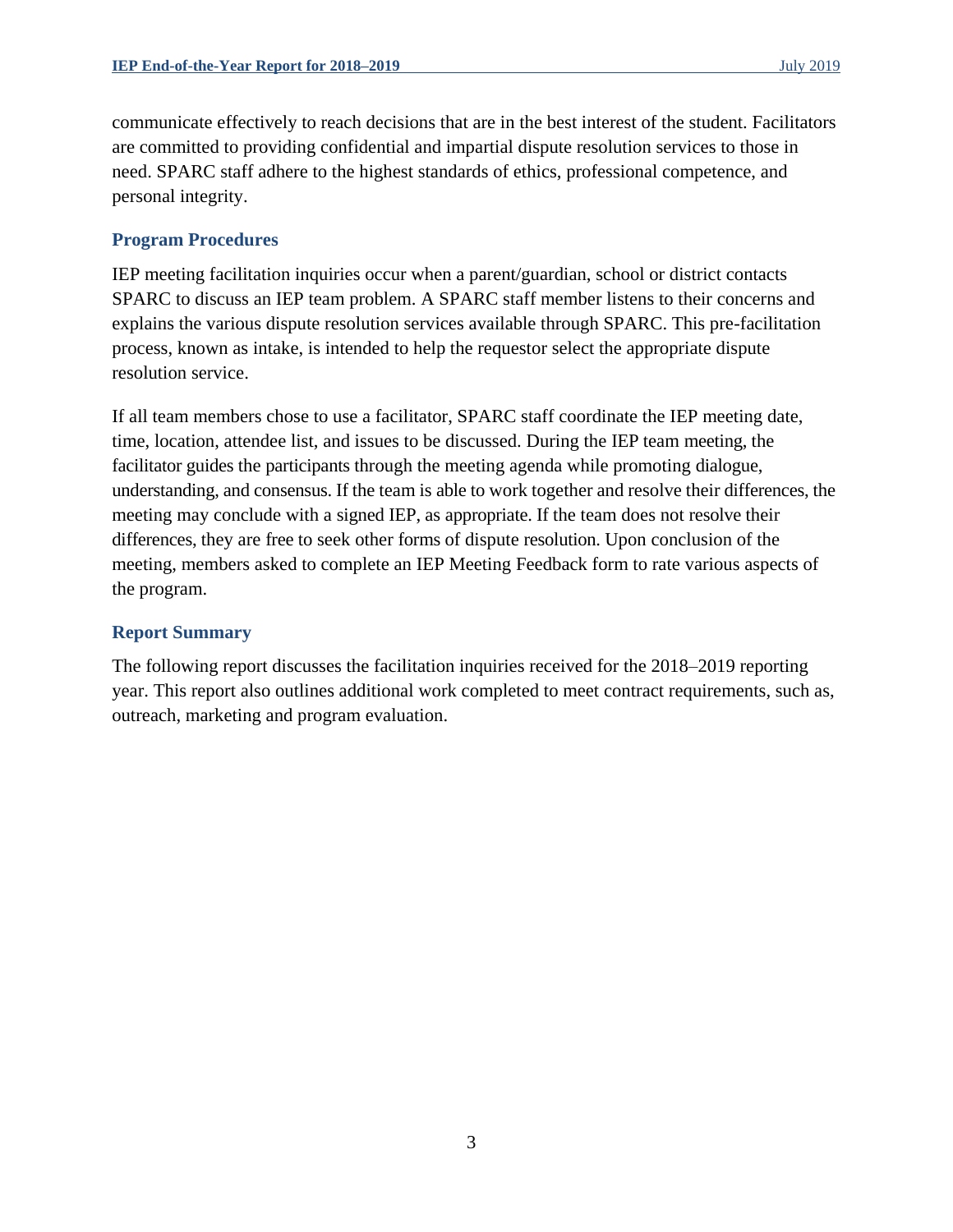### <span id="page-6-0"></span>**Overview of Work Conducted**

SPARC staff are responsible for the implementation of this IEP facilitation service from initial contact with parents and educators through preparing for and facilitating an IEP meeting. SPARC staff respond to inquiries from parents, families, and educators about utilizing SPARC services. During the pre-facilitation intake, SPARC staff listen to the caller to understand the current conflict and concerns. Staff educate the caller about facilitation services and the role of a neutral facilitator, as well as the other SPARC services, and allow the caller to decide how they wish to proceed. Because SPARC is built on empowerment and self-determination, it is crucial that participants make their own decisions about how they wish to move forward. SPARC staff do not give advice, suggestions, or recommendations.

During intake, staff may also provide callers with resources and referrals to other services, as appropriate. For example, staff may refer the parent to a school level contact, such as a classroom teacher, school administrator, or district special education director to address the conflict at the lowest level possible. Staff may also refer the parent to a different agency such as the Parent Information Center of Delaware, Inc. (PIC), DDOE's Exceptional ChildrenResources work group, or a related advocacy group. Additionally, staff offer other special-education resources, such as those from the DDOE and the Center for Appropriate Dispute Resolution in Special Education (CADRE).

Between July 1, 2018 and June 30, 2019, SPARC responded to 43 inquiries about SPARC facilitation services and, overall, nineteen inquiries requested a facilitator for one or more facilitated IEP meetings.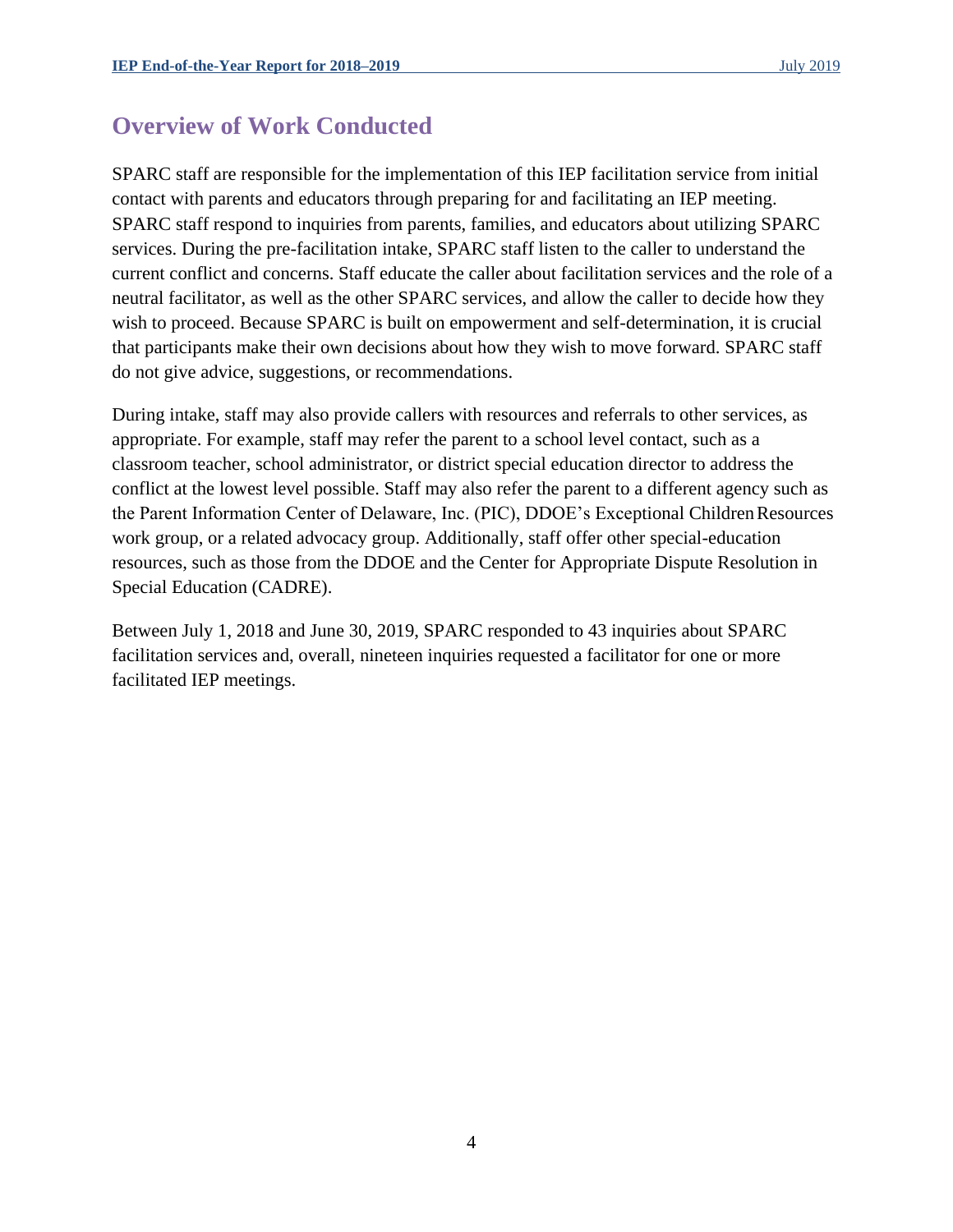### <span id="page-7-0"></span>**Inquiries for SPARC Services**

### **Inquiry Issues**

During the intake, SPARC staff listen to the requestor's concerns and work to identify the primary issues being expressed. The primary issues are categorized into one of eight categories to help identify trends. The categories are:

- Evaluation for special education services
- Eligibility of a student for special education
- Student educational plan set in IEP
- Educational placement
- Discipline
- Procedural safeguards
- Related services
- Other

Conflicts often involve more than one issue, one being breakdown in communication. This year, the most frequently cited issue was student educational program set in IEP (42%), followed by issues categorized as "other". Table A summarizes the categories of issues for this contract year.

| <b>Issue</b>                                      | <b>Number of</b><br><b>Inquiries</b> |
|---------------------------------------------------|--------------------------------------|
| <b>Student Education Plan Set in IEP</b>          | 18                                   |
| Other                                             | 14                                   |
| Concerns with Staff (4)                           |                                      |
| Communication (4)                                 |                                      |
| FAPE(3)                                           |                                      |
| Behavior (1)                                      |                                      |
| Promotion (1)                                     |                                      |
| Credits $(1)$                                     |                                      |
| <b>Educational Placement</b>                      | 8                                    |
| Discipline                                        | $\overline{2}$                       |
| <b>Related Services</b>                           | $\overline{2}$                       |
| <b>Eligibility for Special Education Services</b> | 1                                    |
| <b>Evaluation for Special Education Services</b>  | $\Omega$                             |
| <b>Procedural Safeguards</b>                      | $\Omega$                             |

### <span id="page-7-1"></span>**Table A. Inquiry Issues for 2018/19**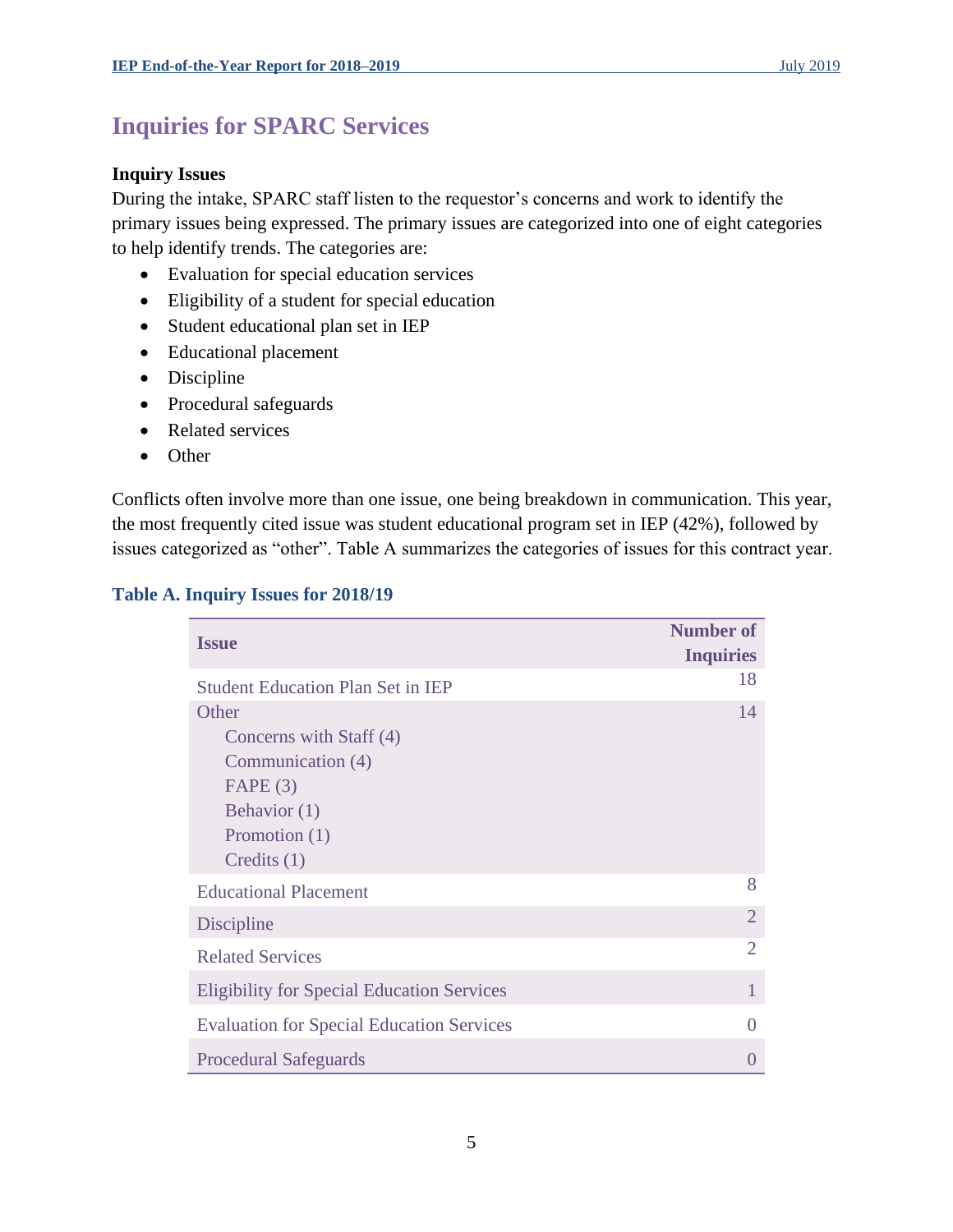#### **LEA Involvement**

In addition to understanding the main concerns, SPARC staff also note who is inquiring about and utilizing SPARC facilitation services. This year, thirty-six inquiries were from parents or on behalf of parents, and seven inquiries were from educators. Thirty-seven inquiries involved school districts, and 15 of those cases resulted in one or more facilitated IEP meetings. REACTED was most frequently involved in inquiries (9), and REDACTED participated in the most facilitated IEP meetings (4). Six inquiries involved charter schools, of which three resulted in one or more facilitated IEP meetings. REDACTED had the most inquiries (2). Tables B and C show the overview of school districts and charter schools involved in inquiries this year.

### <span id="page-8-0"></span>**Table B. School Districts Involved in Inquiries for 2018/19**

| <b>School District</b> | <b>Facilitation Facilitated</b> |              |
|------------------------|---------------------------------|--------------|
|                        | <b>Inquiries</b>                | <b>Cases</b> |
|                        |                                 |              |
|                        |                                 |              |
|                        | <b>REDACTED</b>                 |              |
|                        |                                 |              |
|                        |                                 |              |
|                        |                                 |              |
|                        |                                 |              |
|                        |                                 |              |
|                        |                                 |              |
|                        |                                 |              |
|                        |                                 |              |
|                        |                                 |              |
|                        |                                 |              |
| <b>Total</b>           | 37                              | 15           |

### <span id="page-8-1"></span>**Table C. Charter Schools Involved in Inquiries for 2018/19**

| <b>Charter School</b> | <b>Facilitation</b><br><b>Inquiries</b> | <b>Facilitated</b><br><b>Cases</b> |
|-----------------------|-----------------------------------------|------------------------------------|
|                       |                                         |                                    |
|                       |                                         |                                    |
|                       | <b>REDACTED</b>                         |                                    |
|                       |                                         |                                    |
|                       |                                         |                                    |
| <b>Total</b>          |                                         |                                    |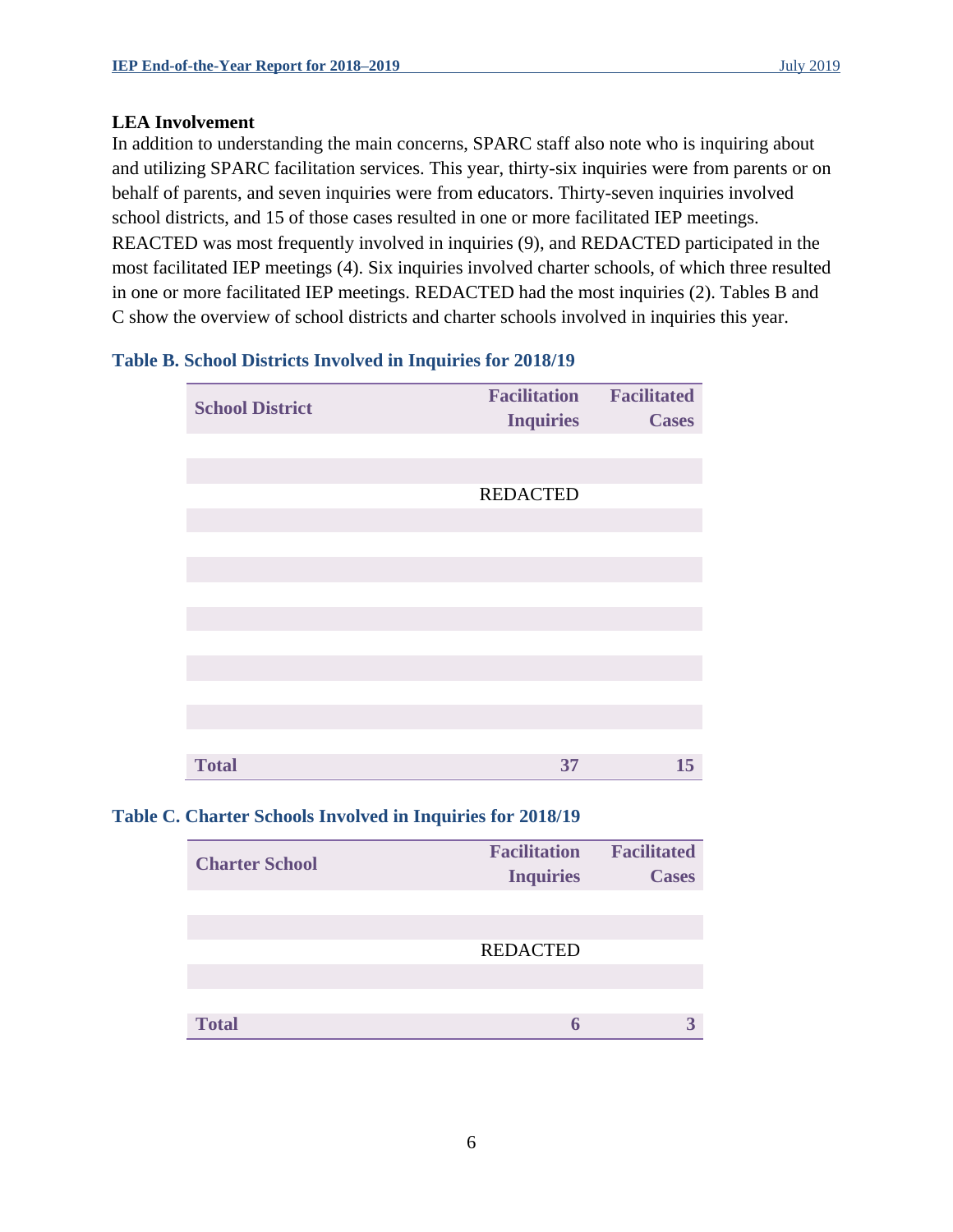### **Referral Source**

In addition to understanding who utilizes services and the common reason, SPARC staff also ask requestors how they heard about SPARC services. This allows staff to identify successful methods of connecting with parents and educators, as well as insight for increasing outreach. This year, like previous years, the most common referral source was previous contact and experience with SPARC services (40%). Approximately one-fourth of this year's referrals came from DDOE, which is an increase from last year. Table D summarizes the referral source for this year's inquiries.

### <span id="page-9-0"></span>**Table D. Referral Sources for 2018/19**

| <b>Referral Source</b>                          | <b>Count</b>            |
|-------------------------------------------------|-------------------------|
| Previous contact with SPARC services (5 school) |                         |
| districts, 16 parents)                          | 17                      |
| DDOE on behalf of parents (ECR)                 | 10                      |
| Source not stated                               | $\overline{\mathbf{5}}$ |
| CRP marketing material and online resource      | $\overline{4}$          |
| <b>School District</b>                          | 4                       |
| Parent Information Center (PIC)                 | 1                       |
| Parent-to-parent communication                  | 1                       |
| <b>DDOE IEP-Facilitation Training Workshop</b>  | 1                       |
| <b>Total</b>                                    | 43                      |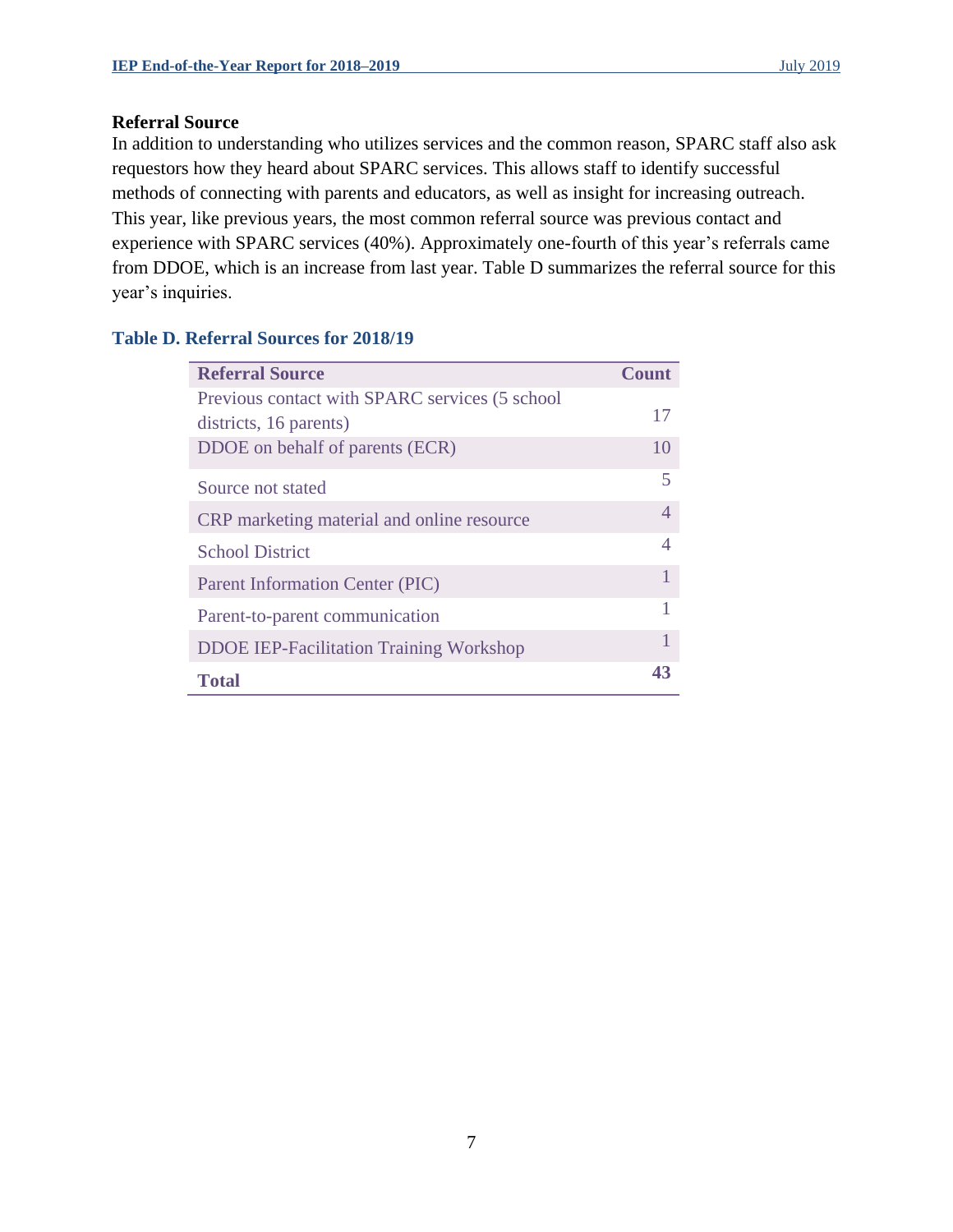### <span id="page-10-0"></span>**Facilitated IEP Meetings**

This year, 19 of the 43 inquiries (44%) requested a facilitator for one or more IEP meetings. SPARC staff facilitated 33 IEP meetings involving approximately 206 IEP team members. The primary issue(s) for each inquiry were categorized to help identify trends. The most commonly cited issue for facilitated IEP meetings was student educational plan (11) followed by educational placement (6). Table E summarizes the primary issues cited for this contract year.

| <b>Issue</b>                                                         | <b>Number of Inquiries</b> |
|----------------------------------------------------------------------|----------------------------|
| <b>Student Educational Program</b>                                   | 11                         |
| <b>Educational Placement</b>                                         | 6                          |
| Other<br><b>Concern</b> with Staffing<br>Communication<br>Evaluation | 3                          |
| Discipline                                                           |                            |
| <b>Related Services</b>                                              |                            |
| <b>Eligibility for Special Education Services</b>                    | $\left( \right)$           |
| <b>Evaluation for Special Education Services</b>                     | $\left( \right)$           |
| <b>Procedural Safeguards</b>                                         |                            |

### <span id="page-10-1"></span>**Table E. Primary Issues in Facilitated IEP Meetings in 2018/19**

Of the inquiries that requested facilitation services, 15 involved school districts and 4 involved charter schools. Tables F and G show the overview of school districts and charter schools involved in inquiries that agreed to facilitation services this year.

### <span id="page-10-2"></span>**Table F. School Districts Involved in Facilitated IEP Meeting(s) for 2018/19**

| <b>School District</b> | <b>Facilitated</b><br><b>Cases</b> |
|------------------------|------------------------------------|
|                        |                                    |
|                        |                                    |
| <b>REDACTED</b>        |                                    |
|                        |                                    |
|                        |                                    |
|                        |                                    |
|                        |                                    |
| <b>Total</b>           | 15                                 |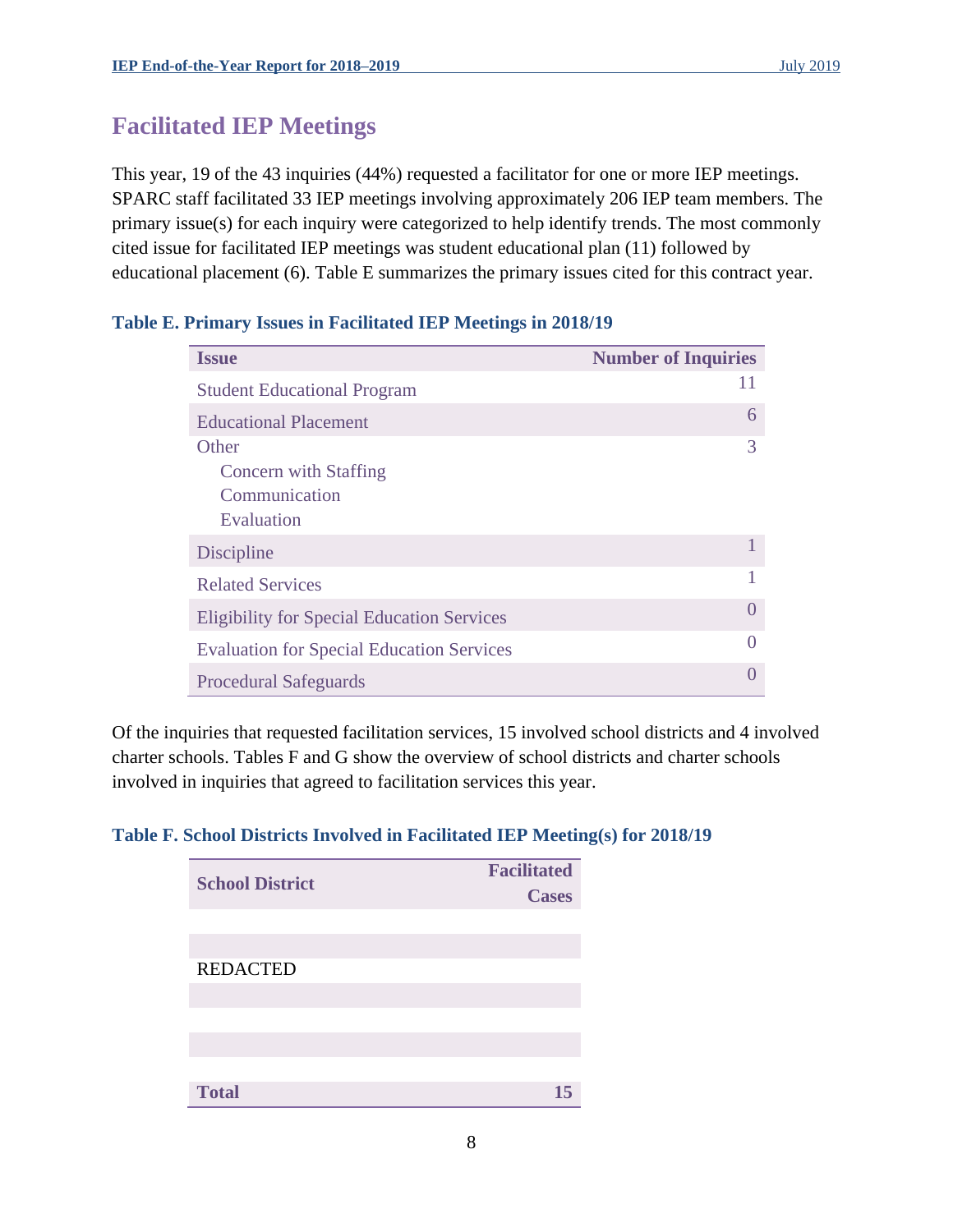| <b>Charter School</b> | <b>Facilitated</b><br><b>Cases</b> |
|-----------------------|------------------------------------|
| <b>REDACTED</b>       |                                    |
| <b>Total</b>          |                                    |

#### <span id="page-11-0"></span>**Table G. Charter Schools Involved in Facilitated IEP Meeting(s) for 2018/19**

The outcomes of IEP meetings vary depending on the goals and purpose of the meeting. Table H shows the various outcomes from this year's facilitated IEP meetings.

#### <span id="page-11-1"></span>**Table H. Results of IEP Meeting Facilitation for 2018/19**

| <b>Result of Facilitated IEP Meeting</b>       | <b>Count</b> |
|------------------------------------------------|--------------|
| Did not reach consensus in the meeting         | 13.          |
| Reached consensus and resulted in a signed IEP |              |
| Did not require a signature                    |              |
| Did not result in a signed IEP                 |              |

#### **IEP Meeting Facilitation Feedback**

In order to understand the team members experience with the facilitation process, an IEP Meeting Facilitation Feedback Form is distributed to all participants at the end of the meeting. Team members are asked to complete the form in person, or to mail the form back to the SPARC using the prepaid envelope. This year the Feedback Form was also made available online. For this reporting year, 13 feedback forms were completed and returned.

The Feedback Form asks participants about their experience before, during, and after the IEPmeeting facilitation. This year, all responding participants were satisfied or very satisfied with the communication with SPARC staff prior to the mediation. During the meeting, all responding participants felt the facilitator helped clarify and prioritize concerns, was fair and unbiased, and kept the group focused and moving forward. A majority of responding participants felt the facilitator had a positive influence on their relationship and communication with the team after the meeting. Fifty percent of responding participants felt the use of the facilitator helped the team overcome the team's challenges. The feedback form and detailed breakdown of participant responses is located in Appendix A.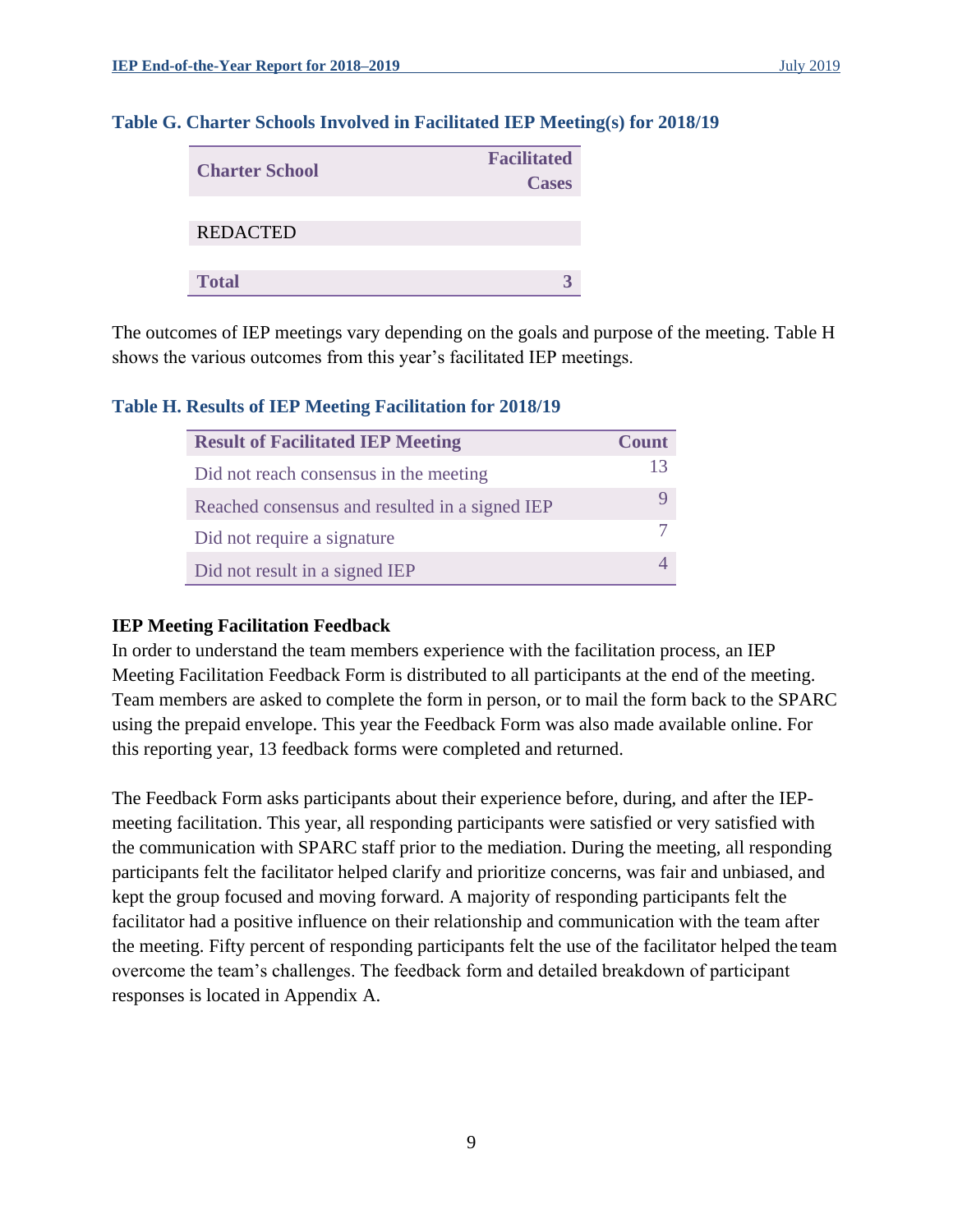### <span id="page-12-0"></span>**Historical Data Overview**

### **Inquiries and Facilitated Meetings Over Time**

Yearly statistics have been maintained since the beginning of the program to identify possible trends over time. The number of inquiries has remained fairly stable over the past seven years, however, the number of inquiries that result in a facilitated IEP meeting varies. Table I illustrates the history of IEP meeting-facilitation inquiries, the number of cases facilitated, and the number of signed IEPs from July 1, 2000, through June 30, 2019.

| Year         | <b>Facilitation</b> | <b>Facilitated</b> | <b>Signed</b>  |
|--------------|---------------------|--------------------|----------------|
|              | <b>Inquiries</b>    | <b>Cases</b>       | <b>IEP</b>     |
| 2018-2019    | 43                  | 19                 | 9              |
| 2017-2018    | 43                  | 15                 | 6              |
| 2016-2017    | 30                  | 9                  | 5              |
| 2015-2016    | 28                  | 12                 | 9              |
| 2014-2015    | 35                  | 8                  | 6              |
| 2013-2014    | 43                  | 8                  | 6              |
| 2012-2013    | 34                  | 12                 | 6              |
| 2011-2012    | 20                  | 5                  | $\overline{4}$ |
| 2010-2011    | 13                  | $\overline{2}$     | $\overline{2}$ |
| 2009-2010    | 36                  | 9                  | 9              |
| 2008-2009    | 38                  | 8                  | 3              |
| 2007-2008    | 57                  | 22                 | 16             |
| 2006-2007    | 19                  | 5                  | 3              |
| 2005-2006    | 20                  | 8                  | 5              |
| 2004-2005    | 16                  | 6                  | $\overline{4}$ |
| 2003-2004    | 29                  | 40                 | 11             |
| 2002-2003    | 26                  | 39                 | 16             |
| 2001-2002    | 11                  | 14                 | 9              |
| 2000-2001    | 1                   | 1                  | 1              |
| <b>Total</b> | 542                 | 242                | 130            |

### <span id="page-12-1"></span>**Table I. 2000–2019 IEP Meeting-Facilitation Summary Data by Year**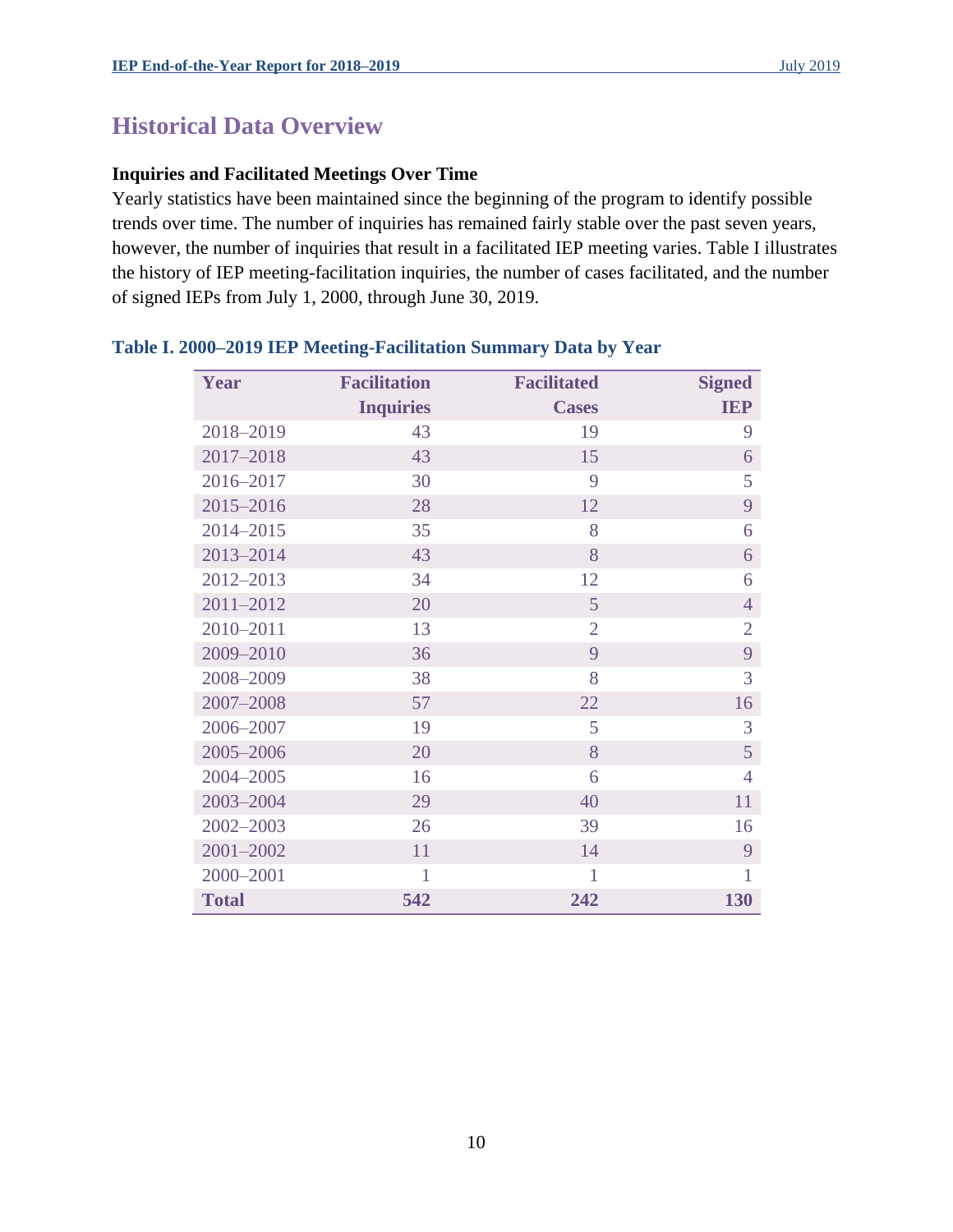### **Inquiries and Facilitated Meetings by LEA**

REDACTED and REDACTED, REDACTED, had the largest number of inquiries this year. Overall, school districts in New Castle County continue to have more inquiries than schools in Kent or Sussex Counties. Table J illustrates the comparison of the number of inquiries for LEA's over the past 18 years. Districts and charter schools are listed in alphabetical order.

### <span id="page-13-0"></span>**Table J. 2000–2019 IEP Meeting-Facilitation Inquiries by LEA**

| <b>District</b> | <b>Facilitation</b> | <b>Facilitated</b> | <b>Signed</b> |
|-----------------|---------------------|--------------------|---------------|
|                 | <b>Inquiries</b>    | <b>Cases</b>       | <b>IEP</b>    |
|                 |                     |                    |               |
|                 |                     |                    |               |
|                 |                     |                    |               |
|                 |                     |                    |               |
|                 |                     |                    |               |
|                 |                     |                    |               |
|                 |                     |                    |               |
|                 |                     |                    |               |
|                 |                     |                    |               |
|                 |                     |                    |               |
|                 |                     |                    |               |
|                 |                     |                    |               |
| <b>REDACTED</b> |                     |                    |               |
|                 |                     |                    |               |
|                 |                     |                    |               |
|                 |                     |                    |               |
|                 |                     |                    |               |
|                 |                     |                    |               |
|                 |                     |                    |               |
|                 |                     |                    |               |
|                 |                     |                    |               |
|                 |                     |                    |               |
|                 |                     |                    |               |
|                 |                     |                    |               |
|                 |                     |                    |               |
|                 |                     |                    |               |
|                 |                     |                    |               |
|                 |                     |                    |               |
|                 |                     |                    |               |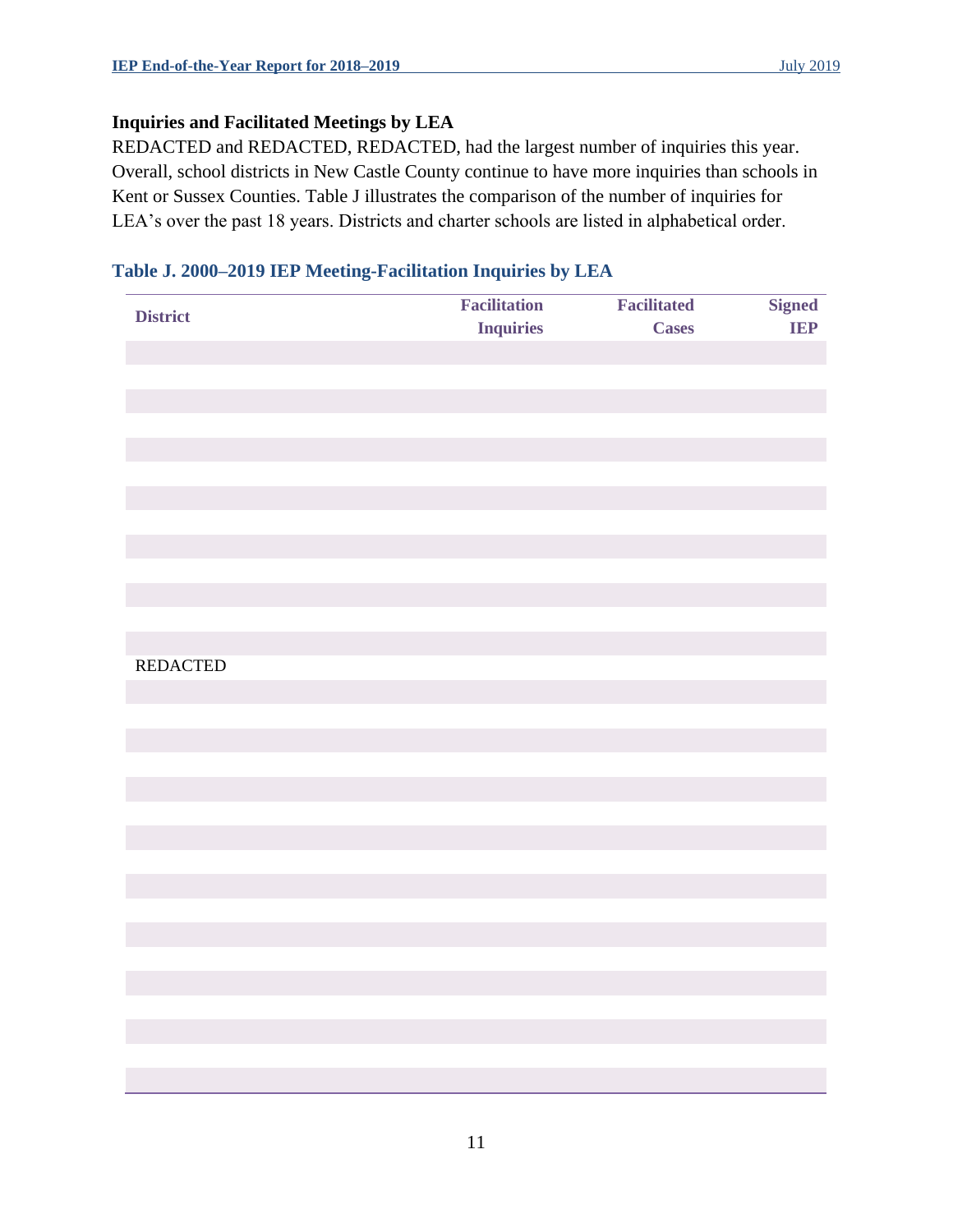| <b>District</b> | <b>Facilitation</b><br><b>Inquiries</b> | <b>Facilitated</b><br><b>Cases</b> | <b>Signed</b><br><b>IEP</b> |
|-----------------|-----------------------------------------|------------------------------------|-----------------------------|
|                 |                                         |                                    |                             |
| <b>REDACTED</b> |                                         |                                    |                             |
|                 |                                         |                                    |                             |
|                 |                                         |                                    |                             |
|                 |                                         |                                    |                             |
| <b>Total</b>    | 542                                     | 241                                | 128                         |

#### **Inquiries by Primary Issue(s)**

During the 2007–2008 reporting year, SPARC began recording and categorizing primary issues expressed in inquiries to assist DDOE in its reporting and program improvement process. The nine categories used are listed below:

- A. Evaluation of Student for Special Education (re-evaluation, requesting new)
- B. Eligibility of Student for Special Education
- C. Student Education Program Set in IEP (annual review, "not following" the IEP)
- D. Educational Placement
- E. Discipline (including suspension, expulsion, manifestation determination)
- F. Procedural Safeguards (prior written notice, safeguards)
- G. Related Services (occupational therapy, physical therapy, speech therapy, transportation)
- H. Tuition Reimbursement (private school)
- I. Other (tutoring, custody question, parent update, and question regarding rights)

Overall, the most common issue cited in inquiries is *Student Education Program set in IEP* (155) followed by *Educational Placement* (81). Figure 1 illustrates the issues expressed during the intake process since the 2007–2008 reporting year.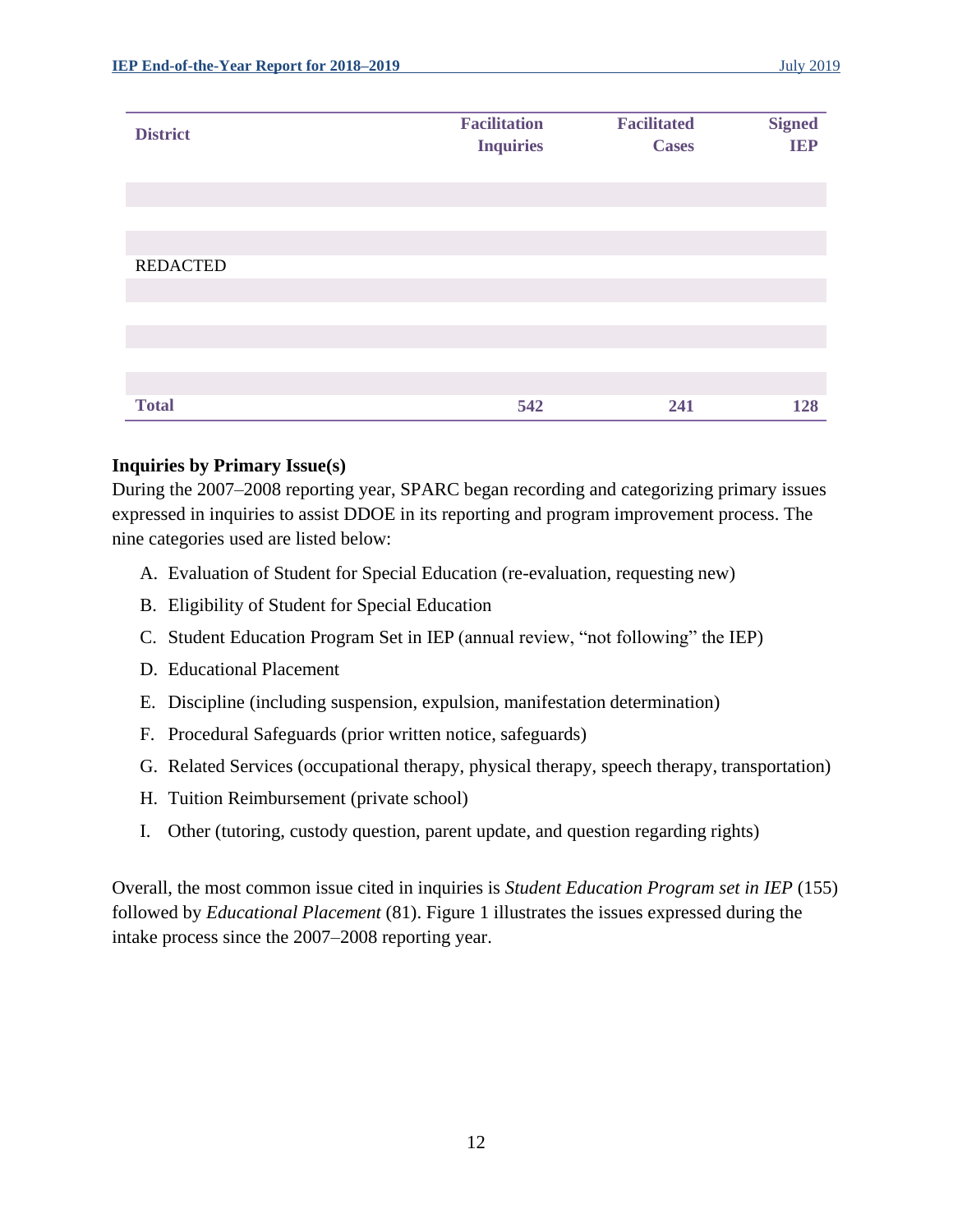### <span id="page-15-0"></span>**Figure 1. 2007–2019 Inquiry Issues**

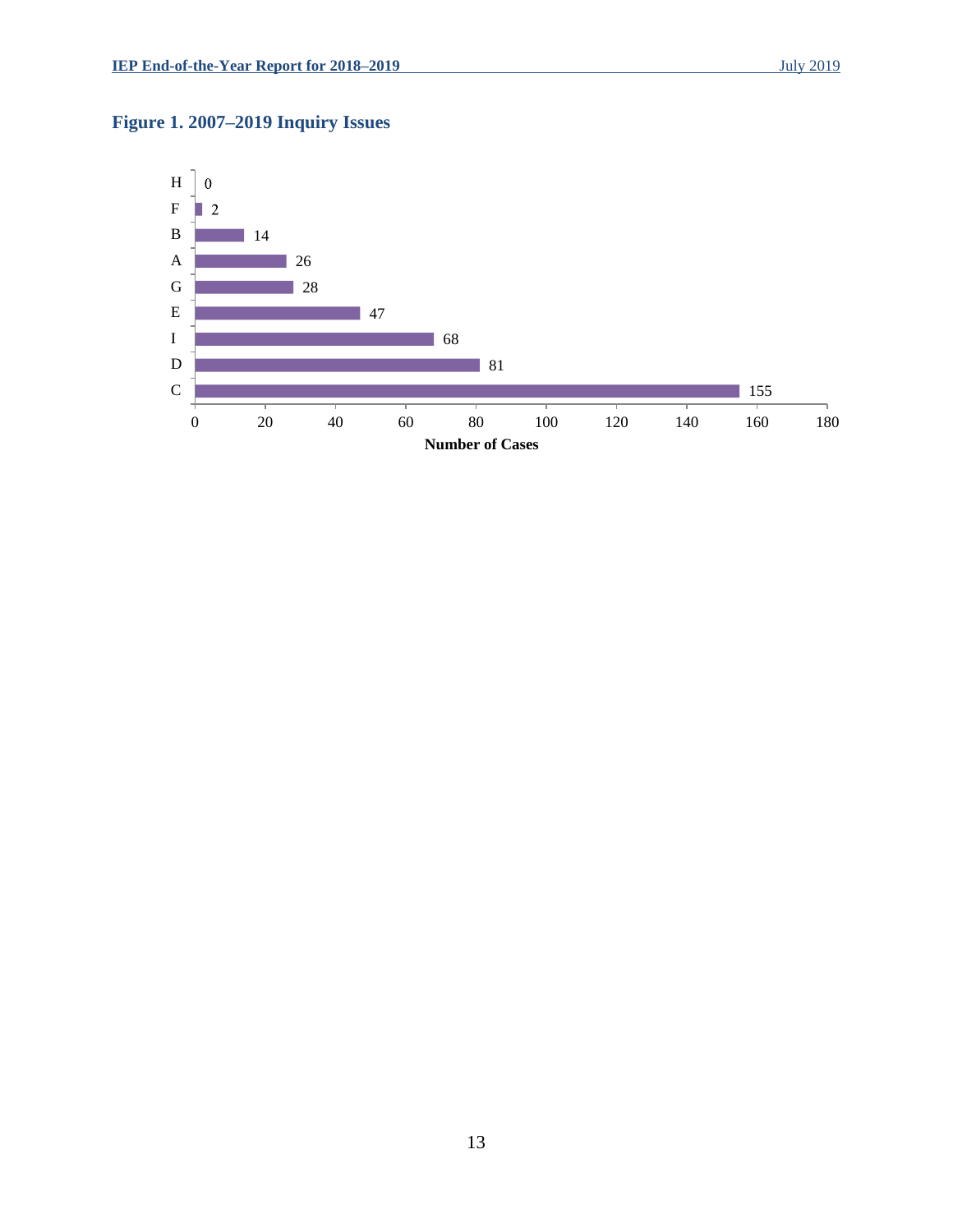### <span id="page-16-0"></span>**Program Development**

### **Marketing and Outreach**

Each year, SPARC staff make an effort to raise awareness of the program and to connect with parents and educators who may benefit from of the program's services. During this reporting year, all SPARC brochures and flyers were updated, translated into Spanish and displayed on the Institute for Public Administration's website as well as the DDOE's website. The brochures were also distributed to all special education directors in Delaware by both mail and email at the beginning of the school year.

SPARC staff attended five meetings for district and charter school special education directors to promote SPARC services. These meetings also provided an opportunity for SPARC staff to have a dialogue with school officials to learn about their experiences with the program and answer their questions about the program. The meetings were as follows:

- **February 3, 2019**  Charter School Special Education Directors Meeting
- **February 7, 2019**  Kent County Special Education Directors Meeting
- **February 13, 2019**  New Castle County Special Education Directors Meeting
- March 7, 2019 Sussex County Special Education Directors Meeting
- March 15, 2019 DDOE Leadership Meeting

In addition, SPARC staff made presentations at two advocate and education surrogate parent meetings hosted by the Parent Information Center (PIC) of Delaware. Approximately 40 people were in attendance to learn about the benefits of mediation and IEP meeting facilitation services. The presentations took place on June 4, 2019 in Sussex County and June 13, 2019 in New Castle County.

### **Conference Attendance**

SPARC staff attended various special-education and dispute-resolution trainings to keep abreast of current issues, laws, and best practices. This year staff attended the LRP Special Education Law Conference in May 2019 as well as the Special Education Law Symposium at Lehigh University in June 2019.

### **DDOE Annual Meetings**

SPARC staff meet with key members of the Exceptional Children Resources Work Group twice a year to assess the efficiency and effectiveness all SPARC programs. These meetings promote the exchange of ideas and information around special education trends, best practices, policies, and laws. They also provide a forum for the continuous improvement of services and practices. This year, the annual meeting took place on January 22, 2019 in Dover, Delaware.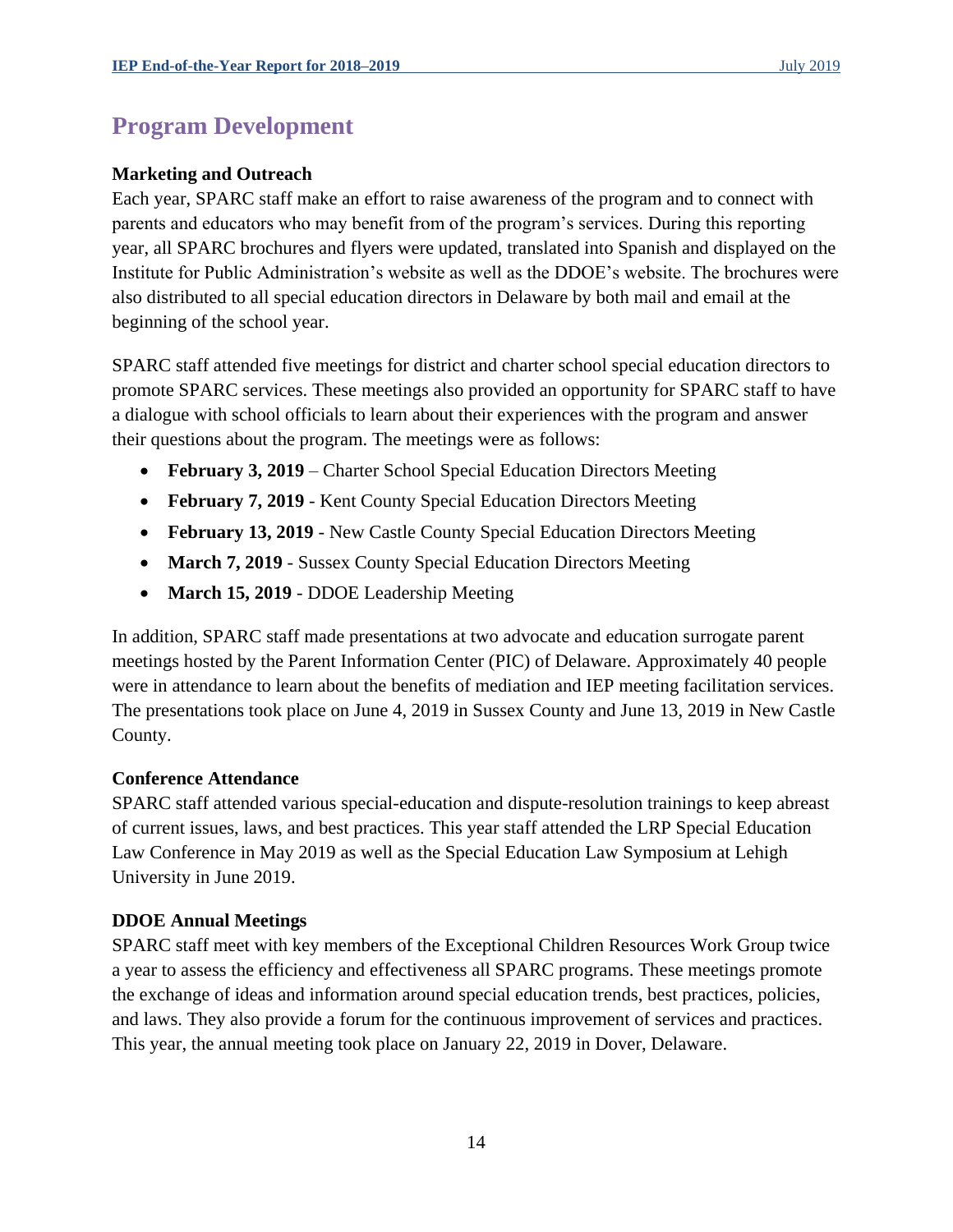SPARC staff also attended the DDOE Dispute Resolution Data Retreat and contributed to drafting the protocols for data collection for indicators 15 and 16 of the OSEP Annual Performance Report. These meetings furthered the collaboration between DDOE and SPARC staff to document and clarify the internal procedures for collecting data about mediation. The meeting took place on April 24, 2019 at the Collette Building in Dover, Delaware.